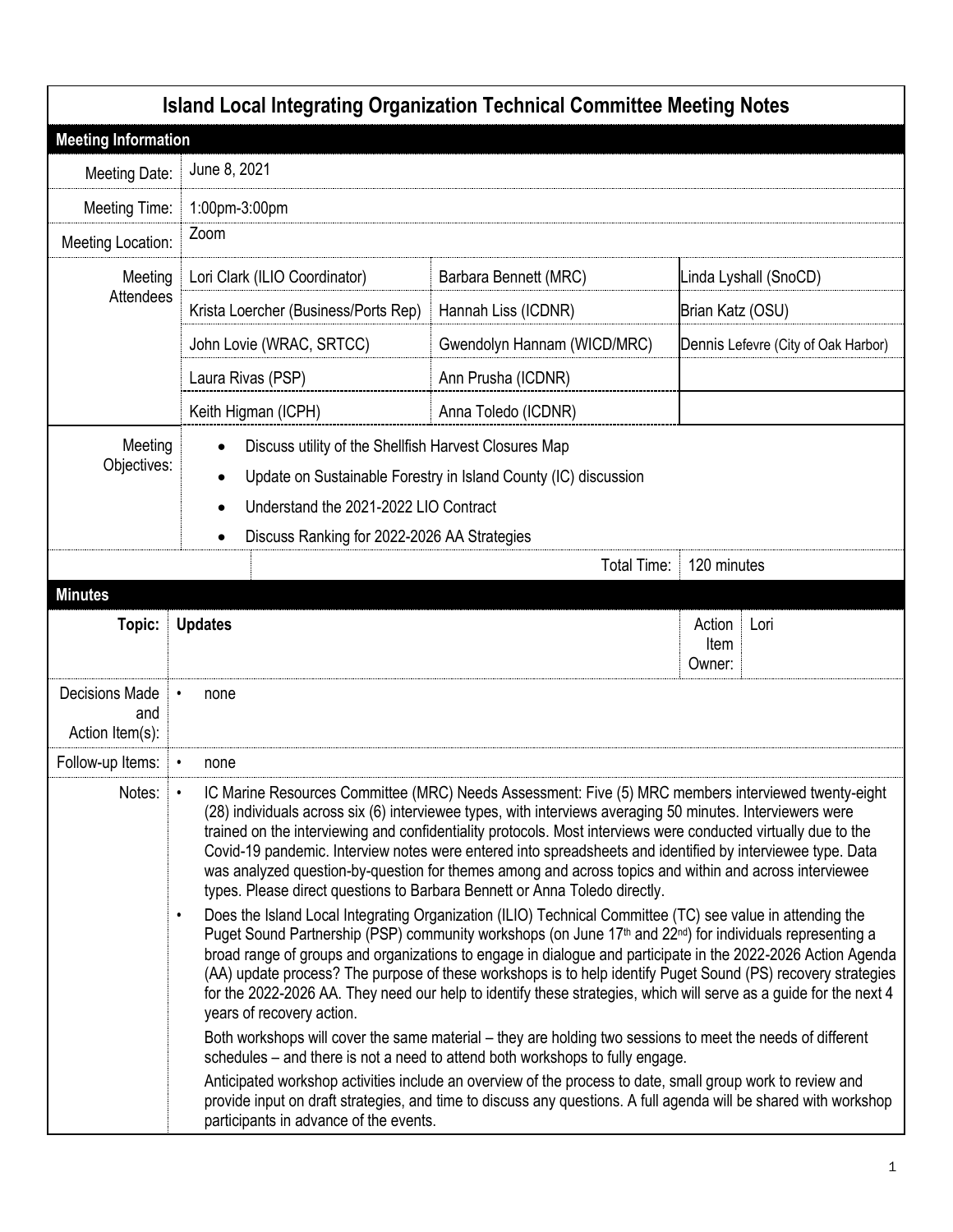|                                                 | The agenda should have said we are going to discuss the ranking / prioritization of the draft for the 2022-2026<br>$\bullet$<br>AA Strategies, not Implementation Strategies (IS).                                                                                                                                                                                                                                                                                                                                                                                                                                                                                                                                        |                          |      |  |
|-------------------------------------------------|---------------------------------------------------------------------------------------------------------------------------------------------------------------------------------------------------------------------------------------------------------------------------------------------------------------------------------------------------------------------------------------------------------------------------------------------------------------------------------------------------------------------------------------------------------------------------------------------------------------------------------------------------------------------------------------------------------------------------|--------------------------|------|--|
|                                                 | Keith commented that Jennifer Johnson has been hired to fill Lori's position. She has an interesting background<br>$\bullet$<br>and will be starting on June 21st.<br>Commissioner Janet Saint Clair is now an ex-officio member to the Ecosystem Coordination Board (ECB).<br>$\bullet$<br>Even though she is a non-voting member, she will be working alongside other members to make sure our<br>interests are represented. They will be taking on sustainable forestry issues.                                                                                                                                                                                                                                        |                          |      |  |
|                                                 |                                                                                                                                                                                                                                                                                                                                                                                                                                                                                                                                                                                                                                                                                                                           |                          |      |  |
| Topic:                                          | Shellfish Harvest Closures Map                                                                                                                                                                                                                                                                                                                                                                                                                                                                                                                                                                                                                                                                                            | Action<br>Item<br>Owner: | Lori |  |
| <b>Decisions Made</b><br>and<br>Action Item(s): | none                                                                                                                                                                                                                                                                                                                                                                                                                                                                                                                                                                                                                                                                                                                      |                          |      |  |
| Follow-up Items:                                |                                                                                                                                                                                                                                                                                                                                                                                                                                                                                                                                                                                                                                                                                                                           |                          |      |  |
| Notes:                                          | Brian Katz is joining us today to walk us through a tool that he created to show shellfish harvest closure<br>$\bullet$<br>information overlaid with some of the data from the HWB survey. The tool can be found here:<br>https://briangkatz.github.io/WA-shellfish-harvest-closures/                                                                                                                                                                                                                                                                                                                                                                                                                                     |                          |      |  |
|                                                 | He recently received his MS in Geography from Oregon State University (OSU). He is a cartographer and<br>$\bullet$<br>Geographic Information System (GIS) analyst with extensive experience working on mapping projects,<br>including in the PS region. He is interested in working on applied and collaborating projects, including those<br>associated with equity and environmental justice. He has been collaborating with the OSU Human Dimensions<br>Lab (Dr. Kelly Biedenweg's lab) over the last year on PSP-related mapping projects, including mapping the<br>Human Wellbeing (HWB) Vital Sign (VS) survey results.                                                                                             |                          |      |  |
|                                                 | This map includes information about access to recreational shellfish and its implications for environmental<br>$\bullet$<br>justice in PS. Closures limit access to local food, which creates inequities for who can safely harvest food. It is<br>a tool that can be used to identify inequity while considering several factors.                                                                                                                                                                                                                                                                                                                                                                                        |                          |      |  |
|                                                 | The key takeaways for IC: for closures, we experienced all 4 types, but proportions varied by place. He<br>$\bullet$<br>reviewed relationships among harvest frequency, race, and place. 1) There is an indirect relationship between<br>closure duration and harvest frequency. Closures decrease harvest opportunities. 2) Race and closure<br>duration: there is a direct/indirect relationship depending on closure type. The non-white population's access to<br>harvestable areas is directly related to pollution, conditional, and emergency closures. There is an indirect<br>relationship with biotoxins and total closures. 3) For harvest frequency and race, harvest frequencies are<br>independent of race. |                          |      |  |
|                                                 |                                                                                                                                                                                                                                                                                                                                                                                                                                                                                                                                                                                                                                                                                                                           |                          |      |  |
| Topic:                                          | Sustainable Forestry in Island County Roles/Responsibilities Status Update                                                                                                                                                                                                                                                                                                                                                                                                                                                                                                                                                                                                                                                | Action<br>Item<br>Owner: | Lori |  |
| <b>Decisions Made</b><br>and<br>Action Item(s): | none                                                                                                                                                                                                                                                                                                                                                                                                                                                                                                                                                                                                                                                                                                                      |                          |      |  |
| Follow-up Items:                                | $\bullet$                                                                                                                                                                                                                                                                                                                                                                                                                                                                                                                                                                                                                                                                                                                 |                          |      |  |
| Notes:                                          | The ILIO Executive Committee (EC) reviewed the TC recommendations that came from the ILIO TC April<br>$\bullet$<br>meeting. Hannah has created a table that tracks each of these items with roles and responsibilities for each<br>task.                                                                                                                                                                                                                                                                                                                                                                                                                                                                                  |                          |      |  |
|                                                 | This will be distributed to different departments; please let Hannah know if there is anything you feel strongly<br>$\bullet$<br>about. Hannah walked the group through the document. It goes hand in hand with the conversation notes<br>document that has already been distributed. She is hoping to be able to fill in gaps as needed. This list can be<br>a living document.                                                                                                                                                                                                                                                                                                                                          |                          |      |  |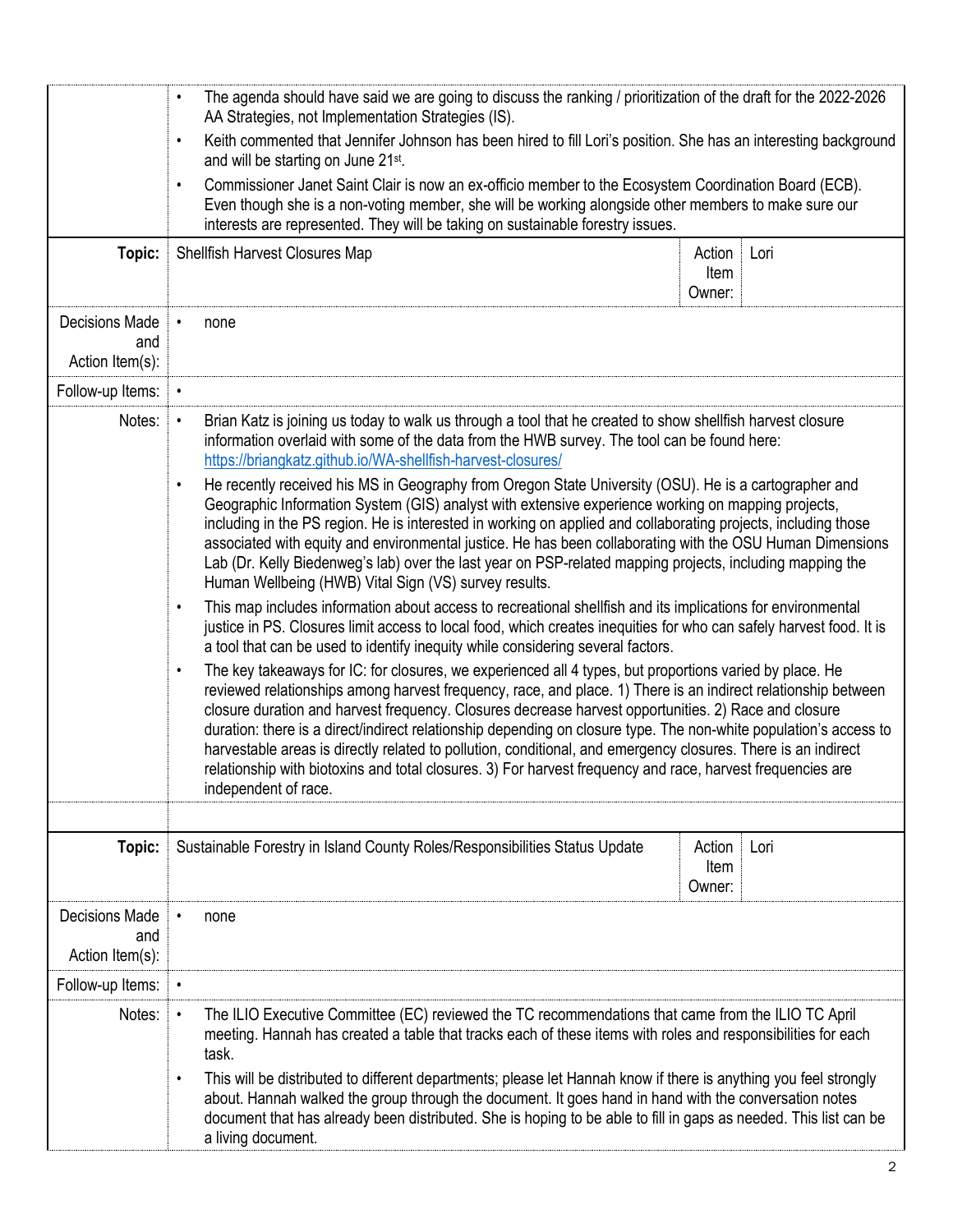|                                                 | Lori submitted this topic to PSP to be considered for a collective local/regional project. Although a different<br>project was selected as the one that will be funded to move forward, there was advocacy for the sustainable<br>forestry issue to also receive support to move forward. A subcommittee has been formed and Hannah will be<br>joining this committee. She is working with Evans School Graduates who are looking for a capstone project.<br>There was a comment that, for regional support, they are brainstorming and working hard to figure out how to<br>make this work. Some of the items are not set in stone and might not happen.<br>Hannah plans on making outreach to Mary Engle's replacement at the Assessor's office. She is running it by<br>$\bullet$<br>us, and then will reach out to all identified parties. Hannah will also be restarting a committee to provide<br>reinforcement with IC departments and the Conservation Districts (CDs).<br>Keith commented that he would like to discourage us from distributing a document that looks like it is<br>$\bullet$<br>committing certain agencies to certain work that they might have agreed to. We need to have more dialogue<br>and discussion before distributing this. There was then discussion that not everyone officially committed; this<br>document will be distributed as a blank sign-up type sheet, unless a person or department has already explicitly<br>committed to a task. We will see what level of commitment the Board of Island County Commissioners (BICC)<br>allows us to have, which is going to be an upcoming conversation. Keith will feel comfortable after that<br>conversation, once he understands the context we are operating in. After the July 14 <sup>th</sup> BICC meeting, they will<br>have information about what is and is not moving forward. This is not a work plan; it is an identification of who<br>is responsible for barriers. Hannah will also add a header that these are opportunities for improvement, rather<br>than an official BICC-approved work plan.                                                                                                                         |  |
|-------------------------------------------------|--------------------------------------------------------------------------------------------------------------------------------------------------------------------------------------------------------------------------------------------------------------------------------------------------------------------------------------------------------------------------------------------------------------------------------------------------------------------------------------------------------------------------------------------------------------------------------------------------------------------------------------------------------------------------------------------------------------------------------------------------------------------------------------------------------------------------------------------------------------------------------------------------------------------------------------------------------------------------------------------------------------------------------------------------------------------------------------------------------------------------------------------------------------------------------------------------------------------------------------------------------------------------------------------------------------------------------------------------------------------------------------------------------------------------------------------------------------------------------------------------------------------------------------------------------------------------------------------------------------------------------------------------------------------------------------------------------------------------------------------------------------------------------------------------------------------------------------------------------------------------------------------------------------------------------------------------------------------------------------------------------------------------------------------------------------------------------------------------------------------------------------------------------------------------------------------------------------------------------|--|
| Topic:                                          | 2021-2022 LIO Contract<br>Action<br>Lori<br>Item<br>Owner:                                                                                                                                                                                                                                                                                                                                                                                                                                                                                                                                                                                                                                                                                                                                                                                                                                                                                                                                                                                                                                                                                                                                                                                                                                                                                                                                                                                                                                                                                                                                                                                                                                                                                                                                                                                                                                                                                                                                                                                                                                                                                                                                                                     |  |
| <b>Decisions Made</b><br>and<br>Action Item(s): | none                                                                                                                                                                                                                                                                                                                                                                                                                                                                                                                                                                                                                                                                                                                                                                                                                                                                                                                                                                                                                                                                                                                                                                                                                                                                                                                                                                                                                                                                                                                                                                                                                                                                                                                                                                                                                                                                                                                                                                                                                                                                                                                                                                                                                           |  |
| Follow-up Items:                                |                                                                                                                                                                                                                                                                                                                                                                                                                                                                                                                                                                                                                                                                                                                                                                                                                                                                                                                                                                                                                                                                                                                                                                                                                                                                                                                                                                                                                                                                                                                                                                                                                                                                                                                                                                                                                                                                                                                                                                                                                                                                                                                                                                                                                                |  |
| Notes:                                          | Each year the ILIO Coordinator enters into contract negotiation with PSP. Laura is going to walk through the<br>$\bullet$<br>tasks to let us know how we have been implementing this contact and discuss other potential opportunities.<br>Laura noted that the Scope of Work (SOW) for next year is a draft, and is not official yet. It can still change.<br>$\bullet$<br>Coordinators are given an opportunity to comment. This year's SOW is very much like last year's. Since Lori is<br>$\bullet$<br>leaving, she wanted everyone to be able to see the SOW and options.<br>Laura highlighted key areas where this draft differs from our current contract:<br>$\bullet$<br>Task 1: 1) LIO coordinator meetings were in-person, and now three will be virtual and one will be in-<br>person. 2) The expectation for participation in board meetings is changing. The task will be more<br>about the LIO coordinating, planning, and cohosting board meetings, and the coordinators have done<br>a lot to figure out a schedule. Our turn will be in fall of 2022 with the Leadership Council. 3) There was<br>a task about PSP workshops; this year, the expectation is to develop an annual work plan. We have<br>already done this.<br>Task 2: We can, and have, coordinated with state agencies who have Near Term Actions (NTAs) to<br>$\bullet$<br>work locally. Someone on this committee could help with reporting from regional sponsors by taking it<br>on ourselves, in coordination with the sponsor. There is more specific language about contributing to<br>local priorities and commitments (this is the same idea as last time, just a little more specific).<br>T3: Now, local NTA owners are encouraged to report out.<br>$\bullet$<br>T4: We can still update the Ecosystem Recovery Plan (ERP) however we want. We are encouraged to<br>$\bullet$<br>update with justice, equity, diversity, and inclusion (JEDI) principles, PS VS revision, and climate<br>change issues.<br>T5: We choose which items we want to do (with a minimum of two). Laura reviewed what we chose to<br>$\bullet$<br>do this year, and what we can choose to do next year. Incorporating JEDI principles is a task we can |  |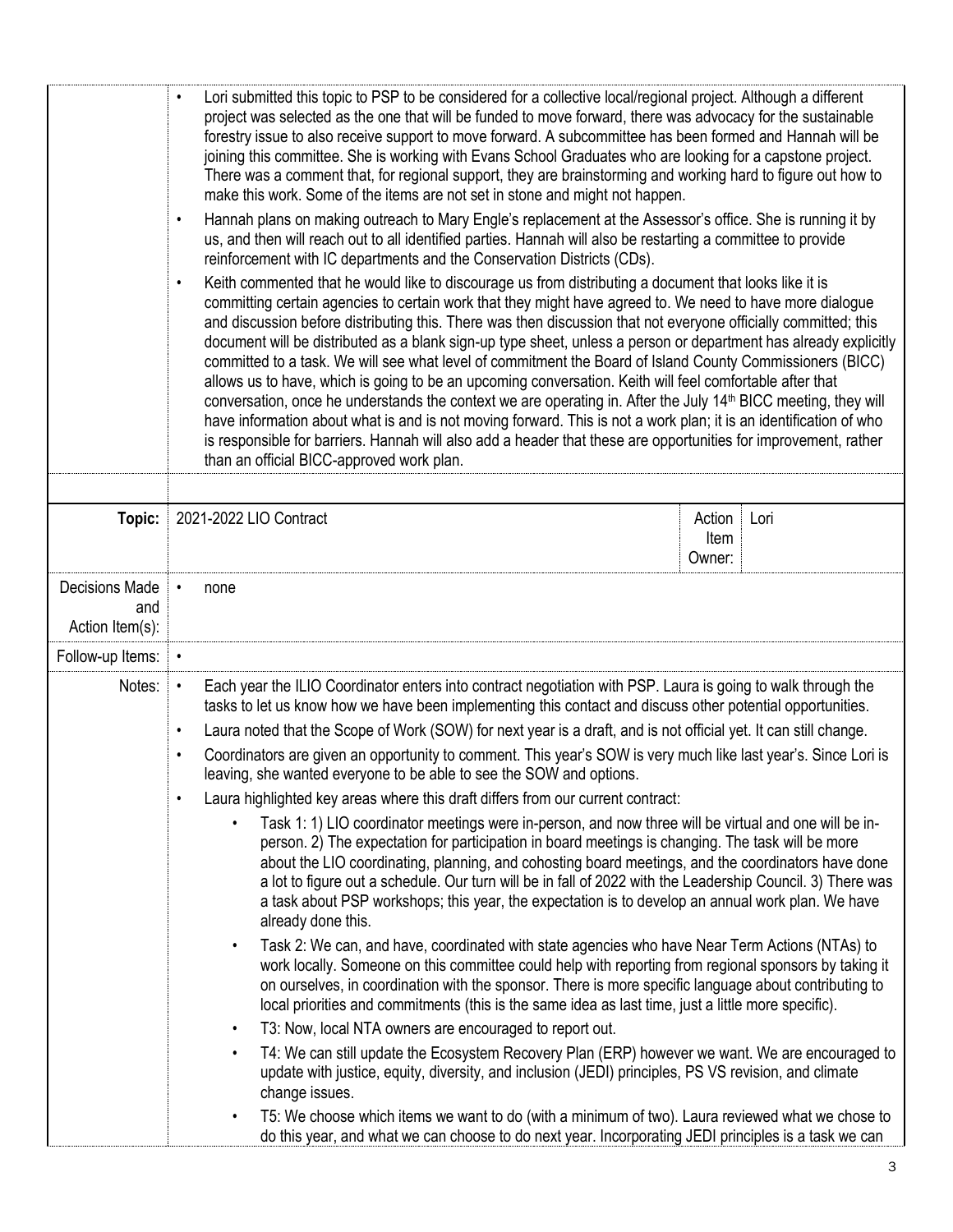|                                                 | add.<br>There was discussion about the amount required in proportion to the amount of funding received. Keith asked<br>$\bullet$<br>Laura to pass this comment back to PSP. There are a lot in this contract, but much of it is examples of what we<br>think could be done, and are not necessarily requirements. This is an effort to have a contract that has a<br>standard while also providing flexibility. With Lori leaving, it is important for us to know what is voluntary for this<br>contract, and for the new ILIO coordinator to understand its ins and outs. Lori will work closely with Keith in the<br>next month or so to get this scoped out.                                                                                                                                                                                                                                                                                                                                                                                                                                         |                          |      |  |
|-------------------------------------------------|---------------------------------------------------------------------------------------------------------------------------------------------------------------------------------------------------------------------------------------------------------------------------------------------------------------------------------------------------------------------------------------------------------------------------------------------------------------------------------------------------------------------------------------------------------------------------------------------------------------------------------------------------------------------------------------------------------------------------------------------------------------------------------------------------------------------------------------------------------------------------------------------------------------------------------------------------------------------------------------------------------------------------------------------------------------------------------------------------------|--------------------------|------|--|
| Topic:                                          | Draft 2022-2026 AA Strategy ranking/prioritization                                                                                                                                                                                                                                                                                                                                                                                                                                                                                                                                                                                                                                                                                                                                                                                                                                                                                                                                                                                                                                                      | Action<br>Item<br>Owner: | Lori |  |
| <b>Decisions Made</b><br>and<br>Action Item(s): | none                                                                                                                                                                                                                                                                                                                                                                                                                                                                                                                                                                                                                                                                                                                                                                                                                                                                                                                                                                                                                                                                                                    |                          |      |  |
| Follow-up Items:                                |                                                                                                                                                                                                                                                                                                                                                                                                                                                                                                                                                                                                                                                                                                                                                                                                                                                                                                                                                                                                                                                                                                         |                          |      |  |
| Notes:                                          | Lori emailed out the workbook of the draft Strategies for the 2022-2026 AA with a crosswalk of the ILIO ERP.<br>$\bullet$<br>This crosswalk made clear areas that the ILIO will need to adaptively manage the ERP. This exercise gives a<br>low, medium, or high ranking as to how well these strategies are represented in the ILIO ERP. This gives us<br>feedback on how we need to revise our plan and conceptual models.                                                                                                                                                                                                                                                                                                                                                                                                                                                                                                                                                                                                                                                                            |                          |      |  |
|                                                 | It is very important that we translate our priorities into the draft strategies as this sets the stage for<br>$\bullet$<br>recovery/protection actions over the next 4 years. At this time, Phase 3, we are focusing only on Strategy<br>Effectiveness and Regionally Significant Opportunity.                                                                                                                                                                                                                                                                                                                                                                                                                                                                                                                                                                                                                                                                                                                                                                                                          |                          |      |  |
|                                                 | Please send your feedback to Lori no later than June 21 <sup>st</sup> . She will then share the list with the ILIO TC and EC<br>$\bullet$<br>with one final week for comments before turning it in to PSP.                                                                                                                                                                                                                                                                                                                                                                                                                                                                                                                                                                                                                                                                                                                                                                                                                                                                                              |                          |      |  |
|                                                 | You may also choose to participate in the PSP community workshops on June 17 <sup>th</sup> or June 22 <sup>nd</sup> for individuals<br>$\bullet$<br>representing a broad range of groups and organizations to engage in dialogue and participate in the 2022-2026<br>AA update process. The purpose of these workshops is to help identify PS recovery strategies which will serve<br>as a guide for the next 4 years of recovery action (2022-2026 AA)                                                                                                                                                                                                                                                                                                                                                                                                                                                                                                                                                                                                                                                 |                          |      |  |
|                                                 | There are so many strategies because Lori pulled all of the strategies to our page. We have opportunities to<br>$\bullet$<br>rank ones for the entire region, but can identify the ones most important to us in IC. We will need to eliminate<br>some, and some are specific for us.                                                                                                                                                                                                                                                                                                                                                                                                                                                                                                                                                                                                                                                                                                                                                                                                                    |                          |      |  |
|                                                 | There was discussion on adding climate change and HWB. We fought to get HWB and climate change on this<br>document. There is fear that, if they are not separately called out, they will not be properly addressed. It is<br>challenging to figure out which ones are most important to focus on. Sea level rise and climate change can be<br>incorporated into each project, and public access to areas can be incorporated through HWB. Once we rank,<br>we can make projects based on that. A strategy can have multiple actions and outcomes. We are not finished,<br>and these are still under development. HWB is late in the game to be added, but ideally it will be integrated<br>throughout everything. Calling this out is raising awareness. For climate change – the guidance for<br>incorporation has been applied differently by different groups. A goal of this AA is to have it speak to all of the<br>work that needs to be done and less tied to what the NTA can fund. We want to talk about what is needed.<br>There will be opportunities to incorporate HWB and climate change. |                          |      |  |
|                                                 | Lori is going to go through these, and select the ones that are relevant to certain groups (like MRC), such as<br>$\bullet$<br>eelgrass and derelict infrastructure removal. Anna can ask the MRC to focus on those. Salmon Recovery<br>Technical and Citizen Committee (SRTCC) can look at 15 or so that are related to the Lead Entity (LE). Krista<br>can look at ones specific to parks and beach access. John will look at all of them. Keith, Ann, and Lori can look<br>through the shellfish items. Lori wants everyone to be involved. Linda and potentially Gwendolyn can look at<br>the agriculture items. Barbara suggested making a group to look at the public access items.<br>Please submit comments on the document that Lori shared.<br>$\bullet$                                                                                                                                                                                                                                                                                                                                      |                          |      |  |
|                                                 | There is room for adaptive regulations in the climate change strategies. The other piece is that the Shoreline<br>$\bullet$                                                                                                                                                                                                                                                                                                                                                                                                                                                                                                                                                                                                                                                                                                                                                                                                                                                                                                                                                                             |                          |      |  |